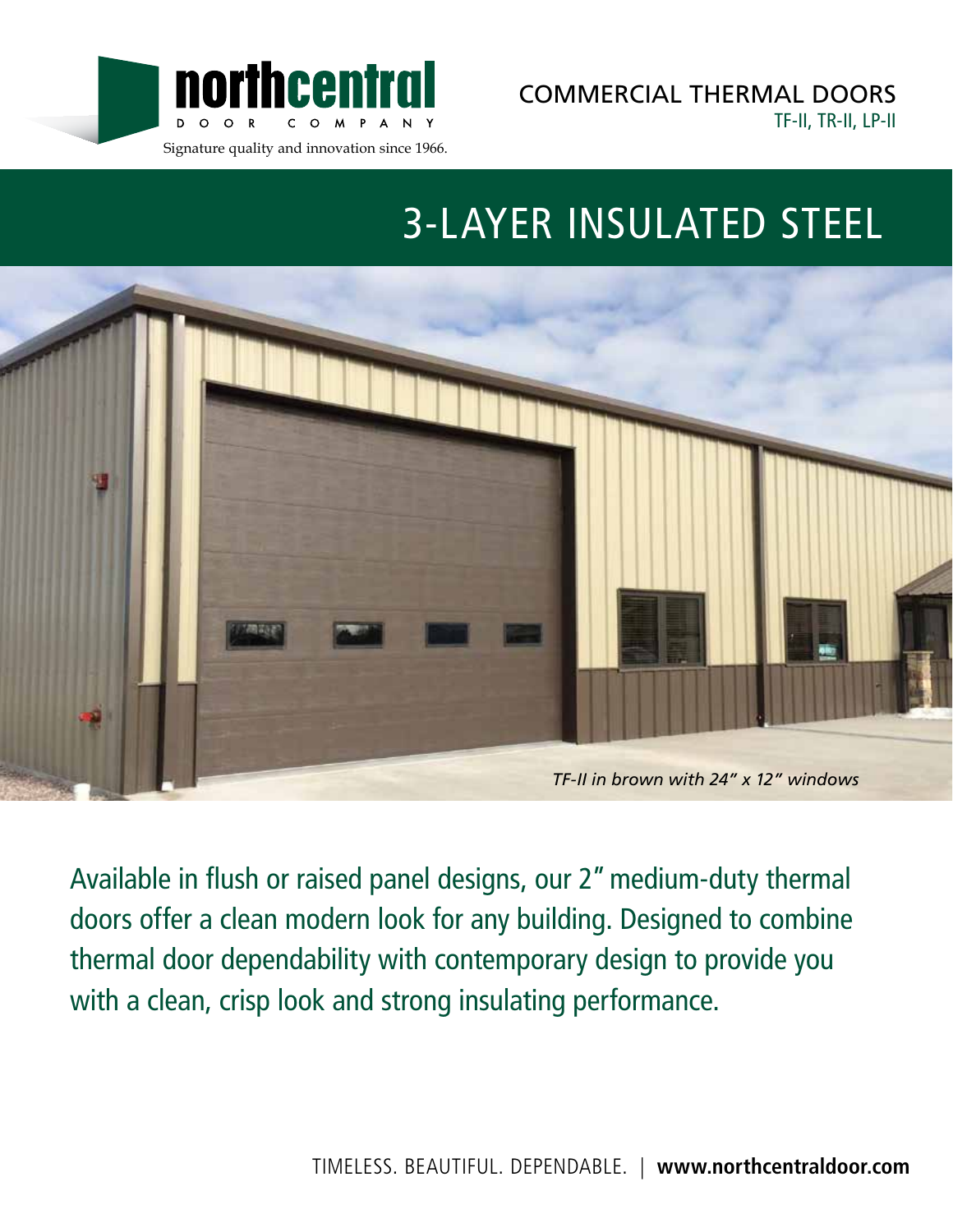

*TF-II in white with 24" x 8" windows*

#### PANEL OPTIONS





Please visit your local dealer for actual color swatches.

# WINDOW OPTIONS



Distributed By:





- Strong woodgrain embossed 26 gauge hot-dipped galvanized steel. Pre-finished exterior & interior, then coated with baked-on polyester primer and acrylic finish.
- 2" section thickness with flush or raised panel design.
- Polystyrene insulation bonded to 26 gauge steel skin, providing thermal protection to the edge of each section.
- Tough PVC seal provides continuous thermal break on all sections, reducing thermal transmissions.
- Uniquely designed tongue & groove section joints create a weather-resistant seal against rain, snow and wind.
- 18 gauge hot-dipped galvanized center stiles are recessed, concealed and carried the full height of the section providing superior strength and durability compared to commonly used hinge pads.
- Aluminum bottom weather seal retainer is corrosion resistant.
- Tough "U"-shaped bottom weather seal helps protect against the elements.
- Hinges are 14 gauge-minimum, hot-dipped galvanized steel for lasting durability.
- Wind load package available.
- R-value  $= 8.9$ .

For complete specifications, visit northcentraldoor.com



As NCDC continuously strives to improve our products, all specifications listed on this brochure are subject to change without notice or obligation.

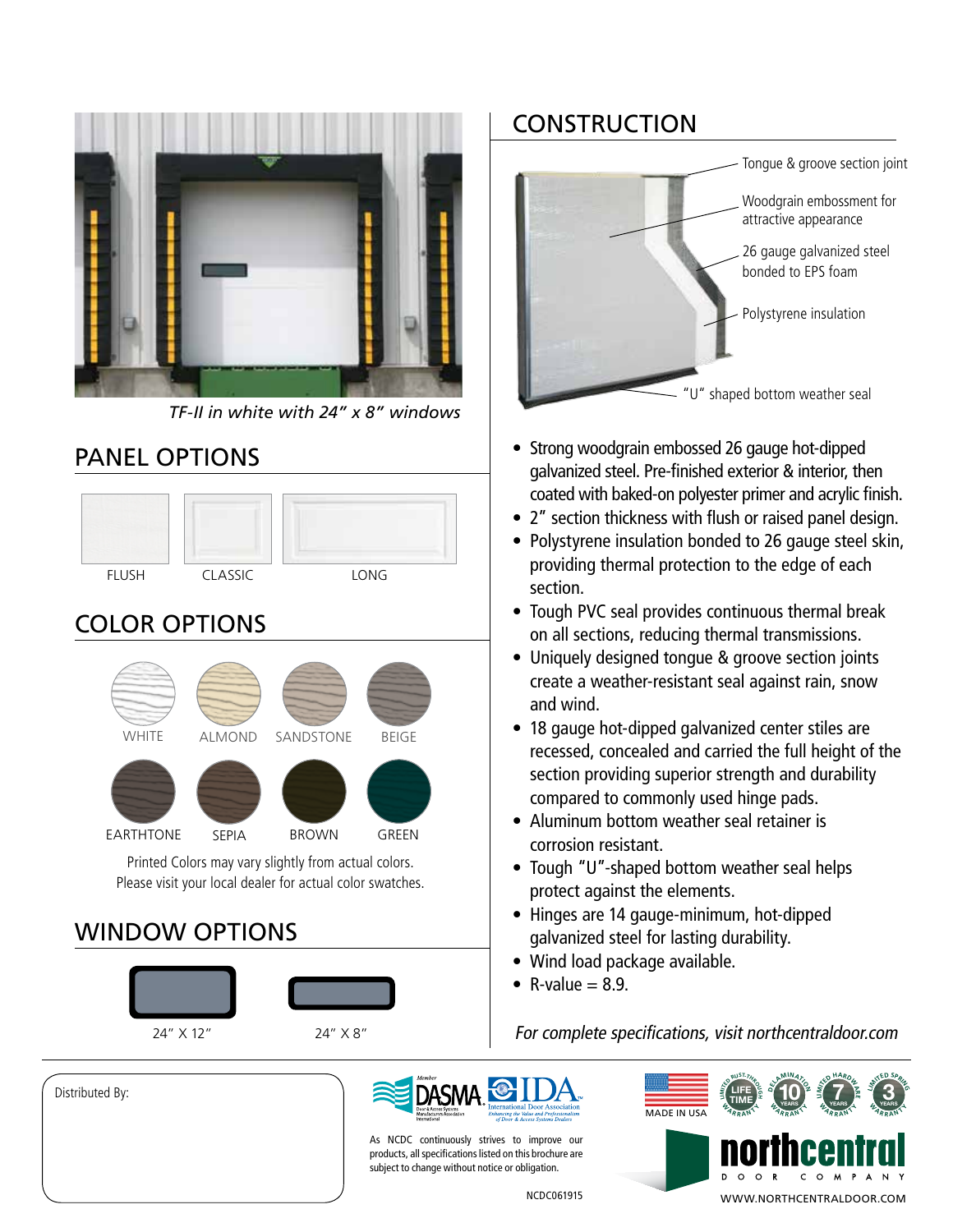

COMMERCIAL THERMAL DOORS TF-138, TR-138, LP-138

# 3-LAYER INSULATED STEEL



Available in flush or raised panel designs, our 1 3/8" medium-duty thermal doors are well-suited for larger garages or commercial settings where thermal door dependability along with contemporary design is required.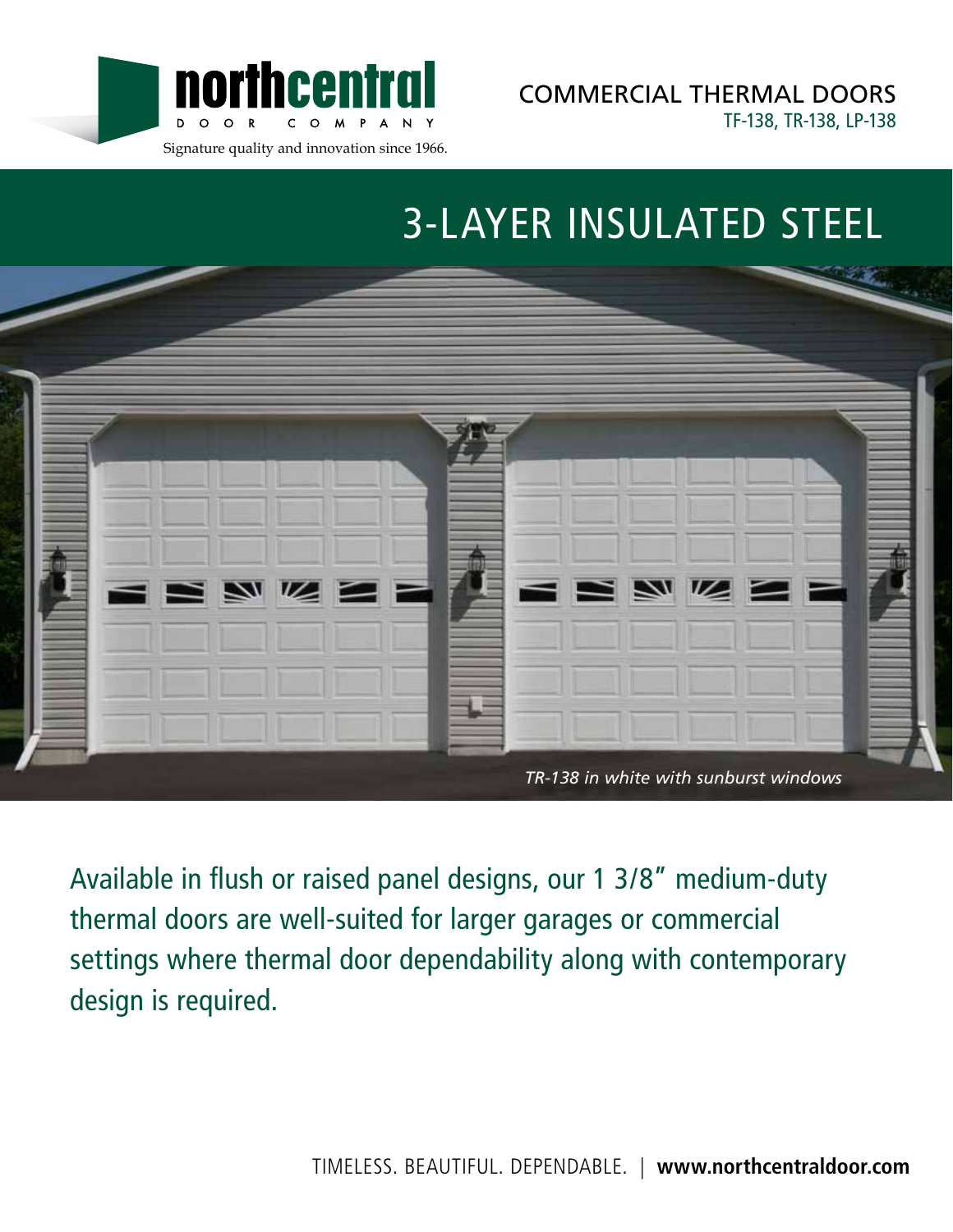

#### PANEL OPTIONS



# COLOR OPTIONS



Printed Colors may vary slightly from actual colors. Please visit your local dealer for actual color swatches.

#### WINDOW OPTIONS\*



Distributed By:

## **CONSTRUCTION**



- Strong woodgrain embossed 26 gauge hot-dipped galvanized steel. Pre-finished exterior & interior, then coated with baked-on polyester primer and acrylic finish.
- 1 3/8" section thickness with flush panel design.
- Polystyrene insulation bonded to 26 gauge steel skin, providing thermal protection to the edge of each section.
- Tough PVC seal provides continuous thermal break on all sections, reducing thermal transmissions.
- Uniquely designed tongue & groove section joints create a weather-resistant seal against rain, snow and wind.
- 18 gauge hot-dipped galvanized center stiles are recessed, concealed and carried the full height of the section providing superior strength and durability compared to commonly used hinge pads.
- Aluminum bottom weather seal retainer is corrosion resistant.
- Tough "U"-shaped bottom weather seal helps protect against the elements.
- Hinges are 14 gauge-minimum, hot-dipped galvanized steel for lasting durability.
- Wind load package available.
- $R-value = 70$

For complete specifications, visit northcentraldoor.com



As NCDC continuously strives to improve our products, all specifications listed on this brochure are subject to change without notice or obligation.

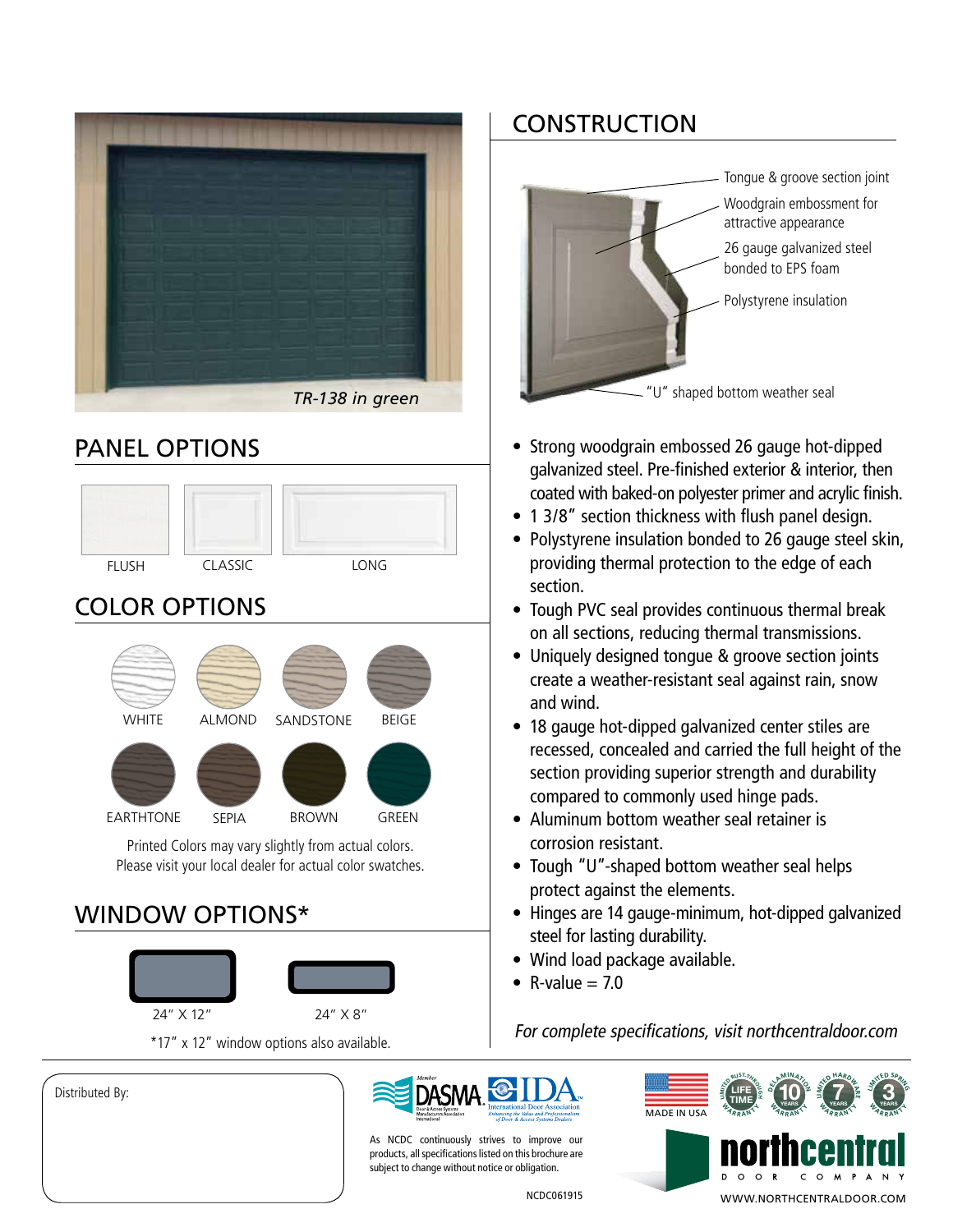

COMMERCIAL THERMAL DOORS TAS-III

# 3-LAYER INSULATED STEEL



For the most demanding commercial environments, the TAS-III offers superior durability and thermal efficiency. Available in a flush panel design, this 3" heavy duty insulated door delivers unmatched performance.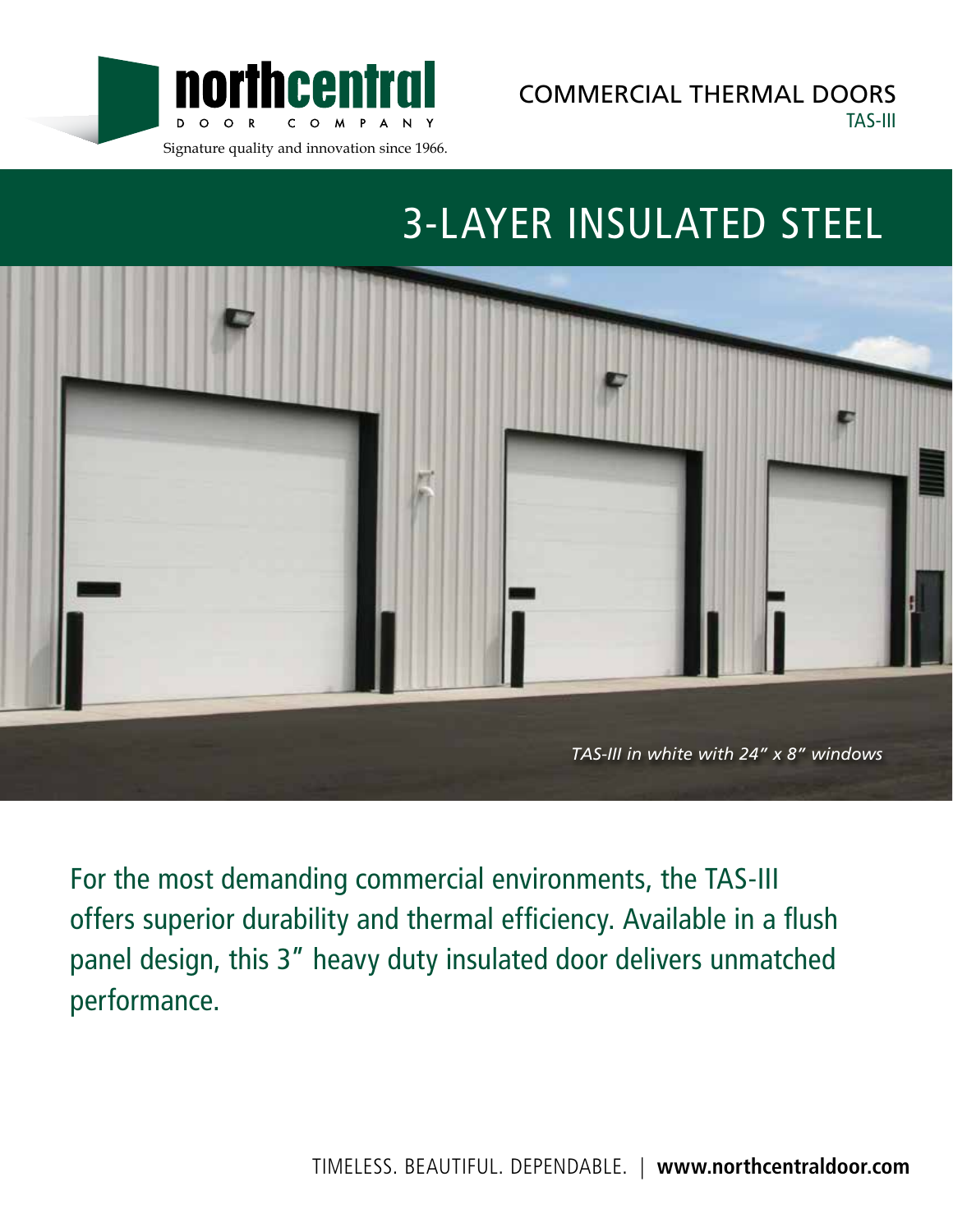|  | <b>TAS-III interior</b> |  |  |  |  |  |  |  |  |  |
|--|-------------------------|--|--|--|--|--|--|--|--|--|

### PANEL OPTIONS



# COLOR OPTIONS



Printed Colors may vary slightly from actual colors. Please visit your local dealer for actual color swatches. Color availability limited to certain door widths. Please contact your North Central Door dealer for more information.

## WINDOW OPTIONS



#### Distributed By:

### **CONSTRUCTION**



- Strong woodgrain embossed 26 gauge hot-dipped galvanized steel. Pre-finished exterior & interior, then coated with baked-on polyester primer and acrylic finish.
- 3" section thickness with flush panel design.
- Polystyrene insulation bonded to 26 gauge steel skin, providing thermal protection to the edge of each section.
- Tough PVC seal provides continuous thermal break on all sections, reducing thermal transmissions.
- Uniquely designed tongue & groove section joints create a weather-resistant seal against rain, snow and wind.
- 18 gauge hot-dipped galvanized center stiles are recessed, concealed and carried the full height of the section providing superior strength and durability compared to commonly used hinge pads.
- Aluminum bottom weather seal retainer is corrosion resistant.
- Tough "U"-shaped bottom weather seal helps protect against the elements.
- Hinges are 14 gauge-minimum, hot-dipped galvanized steel for lasting durability.
- Optional heavy-duty hardware package available.
- Wind load package available.
- R-value  $= 15.1$ .

 $24" \times 12"$  24"  $\times 8"$  For complete specifications, visit northcentraldoor.com



As NCDC continuously strives to improve our products, all specifications listed on this brochure are subject to change without notice or obligation.

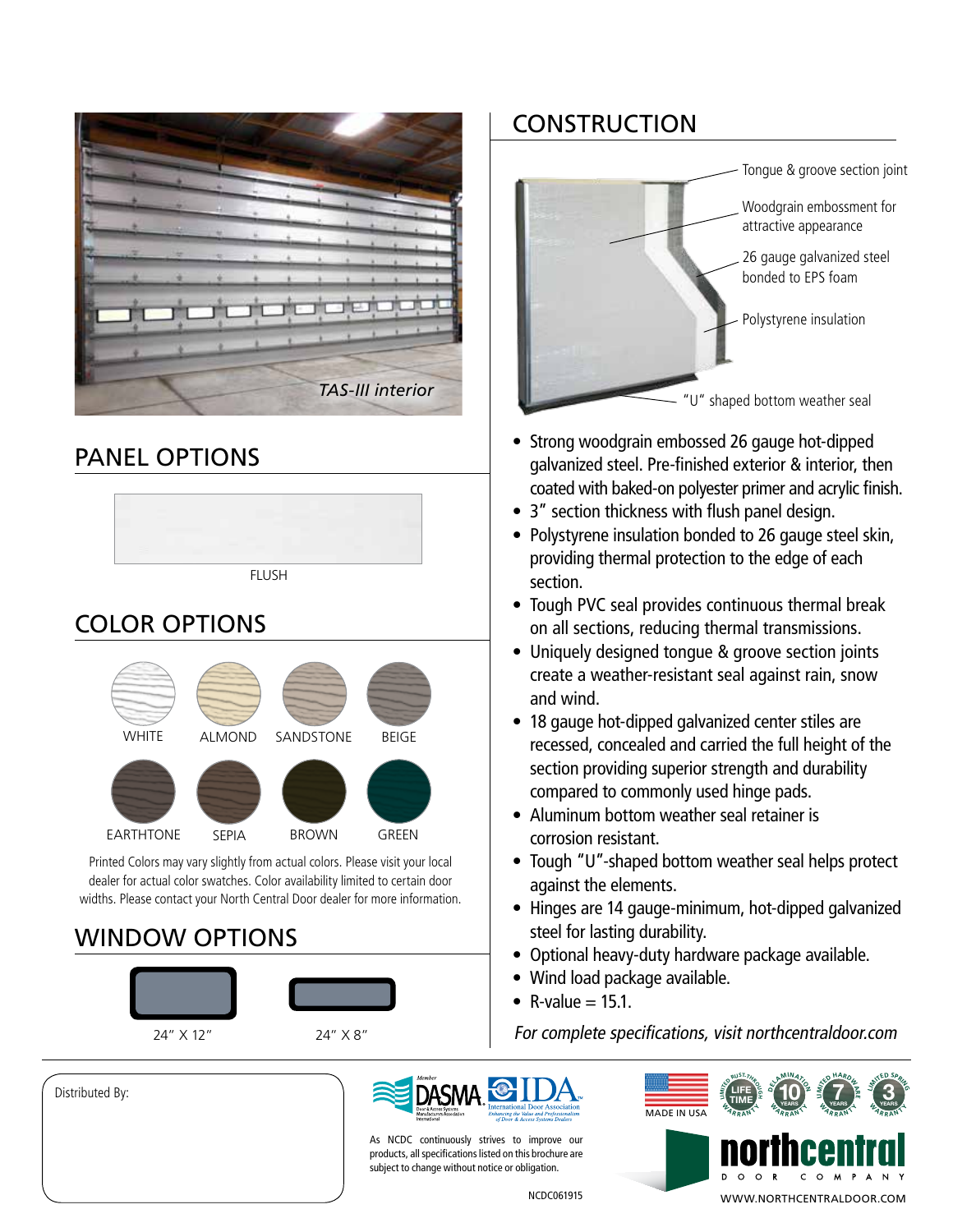

COMMERCIAL RIBBED DOORS 24-GA & 25-GA

# 1-LAYER NON-INSULATED STEEL 2 & 3-LAYER INSULATED STEEL



Nothing compares to our deep ribbed 24 and 25 gauge doors when it comes to strength and stability. They are designed to maintain structural integrity through the rigors of your toughest commercial and residential applications.